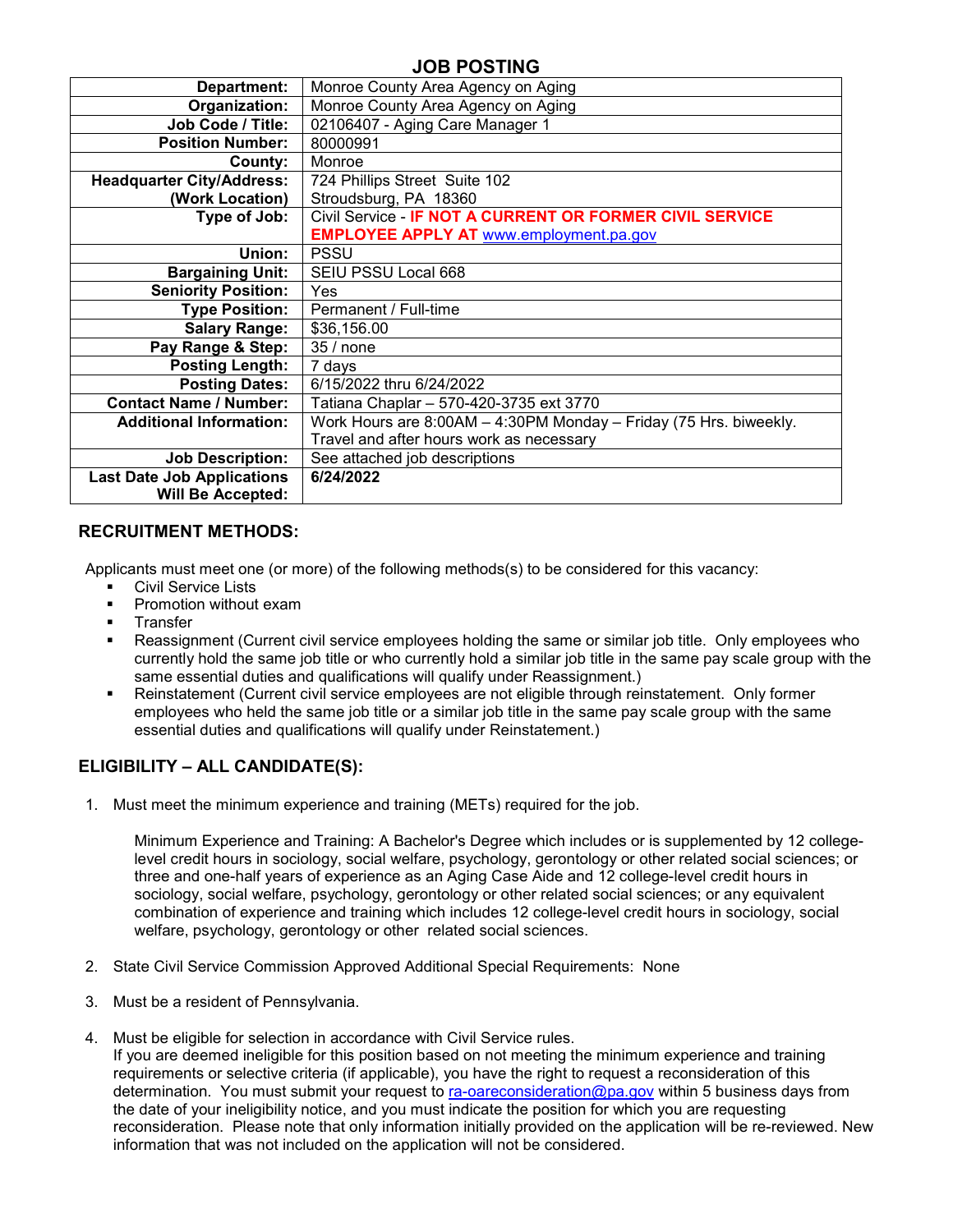## **ELIGIBILITY – COMPETITIVE PROMOTION WITHOUT EXAMINATION ONLY:**

## **CLASS RESTRICTIONS**

1. Have held regular civil service status in one of the following classifications:

We will also consider applications from employees for which there is a logical occupational, functional, or career developmental relationship to this position. All applicants must meet the minimum experience and training requirements.

Employees who previously held regular civil service status in the job title of the position being filled are also eligible for promotion without examination.

The promotion without examination requirements are issued in accordance with merit system employment regulations.

## **SELECTION CRITERIA**

- 2. Meet the minimum experience and training required for the job.
- 3. Meritorious service; defined as (a) the absence of any discipline above the level of written reprimand during the 12 months preceding the closing date of the posting, and (b) the last due overall regular or probationary performance evaluation was higher than unsatisfactory or fails to meet.
- 4. Seniority, defined as a minimum of one (1) year(s) in the next lower class(es) by the posting closing date of **6/24/2022**

## **APPLICATION INSTRUCTIONS**

- 5. Interested qualified applicants **must** submit all requested materials as specified in the "How To Apply Section". **Failure to comply with the above application requirements will eliminate you from consideration for this position.** Send completed application materials to the address listed in "How To Apply" section.
- 6. Additional information may be obtained by calling: 570-420-3735 Debbie Slinger

## **HOW TO APPLY – ALL CANDIDATES:**

The following materials must be mailed and postmarked on or before **6/24/2022**. Late applications will not be accepted.

- 1. A letter of interest, resume and County Application for Employment.
- 2. A copy of the last due performance evaluation report if applying through the Promotion without Examination process
- 3. An SCSC Personnel Transfer Request form if transferring from one agency to another.
- 4. A voluntary demotion letter if applying for demotion, and if demotion is a recruitment option.

If you are contacted for an interview and need accommodations for the interview due to a disability, please advise the interviewer of the accommodations you require well in advance of the scheduled date.

If interested in applying, please send applications to:

Mary Claire Megargle, Administrator Monroe County Area Agency on Aging 724 Phillips Street Suite 102 Stroudsburg, PA 18360

**Monroe County Area Agency on Aging IS AN EQUAL OPPORTUNITY & AFFIRMATIVE ACTION EMPLOYER.**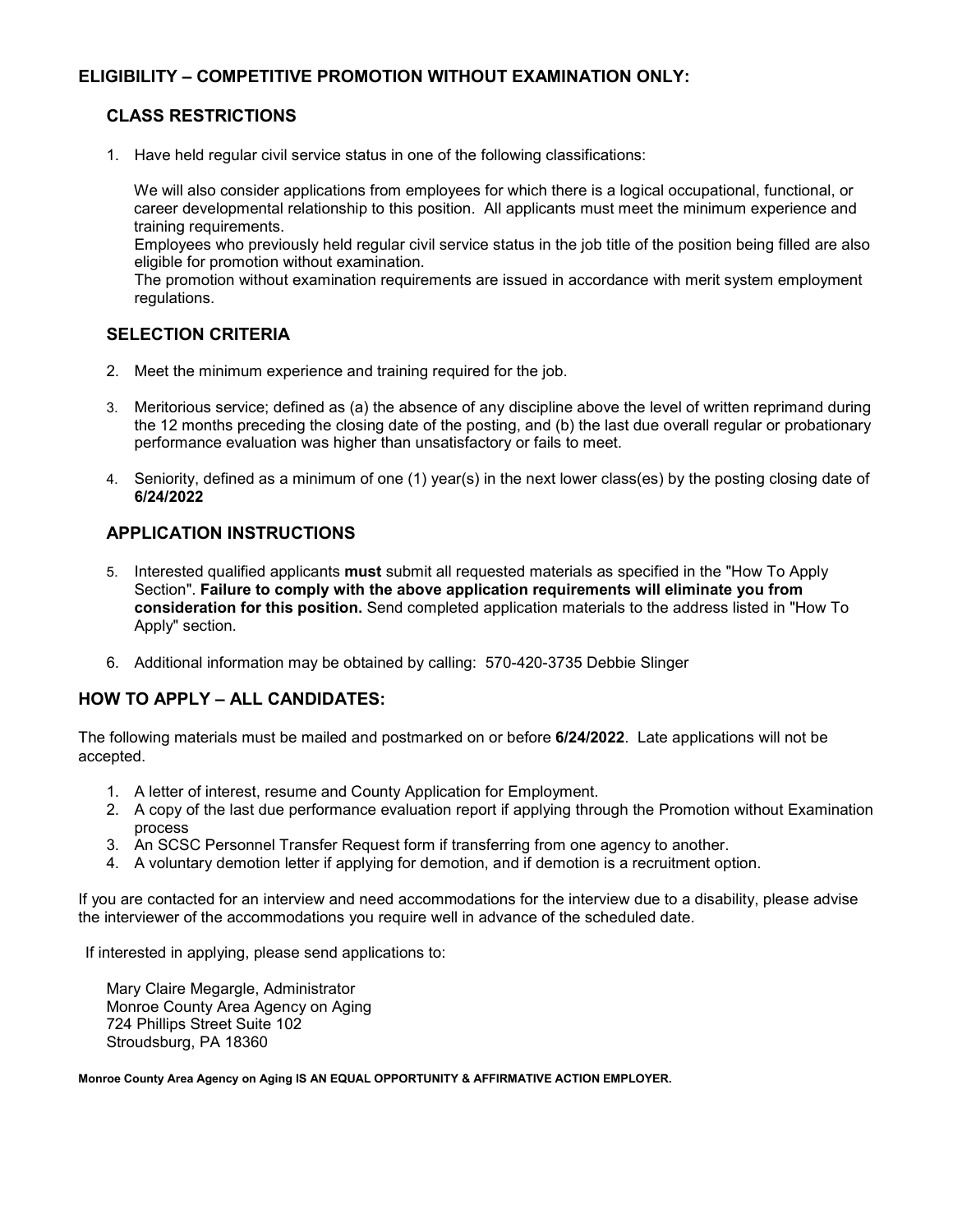# **POSITION DESCRIPTION**

### **IDENTIFYING INFORMATION**

| <b>Last Name</b>                                                                                                                                       |                               |            | <b>First Name</b> |                                    |     |                                       | MI                   |                                         |      |                          |     |
|--------------------------------------------------------------------------------------------------------------------------------------------------------|-------------------------------|------------|-------------------|------------------------------------|-----|---------------------------------------|----------------------|-----------------------------------------|------|--------------------------|-----|
|                                                                                                                                                        |                               |            |                   |                                    |     |                                       |                      |                                         |      |                          |     |
| <b>Job Title</b>                                                                                                                                       |                               |            |                   | <b>Job Code</b>                    |     |                                       | <b>Working Title</b> |                                         |      |                          |     |
| Aging Care Manager 1                                                                                                                                   |                               |            | L0647             |                                    |     |                                       | Aging Care Manager 1 |                                         |      |                          |     |
| Department                                                                                                                                             |                               |            |                   | Organization                       |     |                                       |                      |                                         |      | <b>Organization Code</b> |     |
| Aging                                                                                                                                                  |                               |            |                   | Monroe County Area Agency on Aging |     |                                       |                      |                                         |      |                          |     |
|                                                                                                                                                        | <b>Supervisor's Last Name</b> |            |                   | <b>Supervisor's First Name</b>     |     |                                       | <b>Job Title</b>     |                                         |      |                          |     |
| Chaplar                                                                                                                                                |                               |            | Tatiana           | Supervisor                         |     |                                       |                      | Outreach, Intake, Referral & Assessment |      |                          |     |
| <b>Start Time</b>                                                                                                                                      | End<br>Time                   | Hours/Week |                   |                                    |     | Days Worked<br>(Check all that apply) |                      |                                         |      |                          |     |
| 8:00am                                                                                                                                                 | 4:30 <sub>pm</sub>            | 37.5       |                   | Sun                                | Mon |                                       | <b>Tues</b>          | Wed                                     | Thur | Fri                      | Sat |
|                                                                                                                                                        |                               |            |                   |                                    | X   |                                       | X                    | X                                       | X    | X                        |     |
|                                                                                                                                                        |                               |            |                   |                                    |     |                                       |                      |                                         |      |                          |     |
| <b>POSITION PURPOSE:</b>                                                                                                                               |                               |            |                   |                                    |     |                                       |                      |                                         |      |                          |     |
| A CARE MANAGER WILL BE RESPONSIBLE TO MAINTAIN, CREATE AND UPDATE ONGOING CARE PLANS AND                                                               |                               |            |                   |                                    |     |                                       |                      |                                         |      |                          |     |
| ASSESSMENTS ON CONSUMERS WHO ARE RECEIVING IN HOME MEAL SERVICES. THE GOAL IS TO PROVIDE                                                               |                               |            |                   |                                    |     |                                       |                      |                                         |      |                          |     |
| <b>SUPPORTIVE SERVICES WHILE ENCOURAGING INDEPENDENCE.</b><br>THIS EMPLOYEE WILL PARTICIPATE IN TRAININGS TO LEARN THE POLICIES, PROCEDURES, RULES AND |                               |            |                   |                                    |     |                                       |                      |                                         |      |                          |     |
| REGULATIONS THAT GOVERN THE PROGRAMS ADMINISTERED BY THE MONROE COUNTY AREA AGENCY ON<br>AGING.                                                        |                               |            |                   |                                    |     |                                       |                      |                                         |      |                          |     |
|                                                                                                                                                        |                               |            |                   |                                    |     |                                       |                      |                                         |      |                          |     |

#### **DESCRIPTION OF DUTIES**

- 1) Responds in a timely manner to all who are contacting the agency for information or assistance.
- 2) Obtains information from consumers and their representatives or other social contacts to identify social, economic, emotional, health or physical problems, and for assisting consumer's in obtaining a variety of services for older adults on the basis of proper procedures and established policy.
- 3) Provides care management services to consumers and their families to aid them in achieving a more satisfactory adjustment to their specific problems or situations.
- 4) Makes home visits and phone calls in accordance with the consumers contact plan and agency policy.
- 5) Completes timely assessments and documentation in the Aging & Disability system (SAMS) as required.
- 6) Assists consumers in managing incomes and receiving maximum entitlements through Medicare and Social Security and educate consumers in legislation which may affect their benefits. Refers to PA Medi counselor if needed.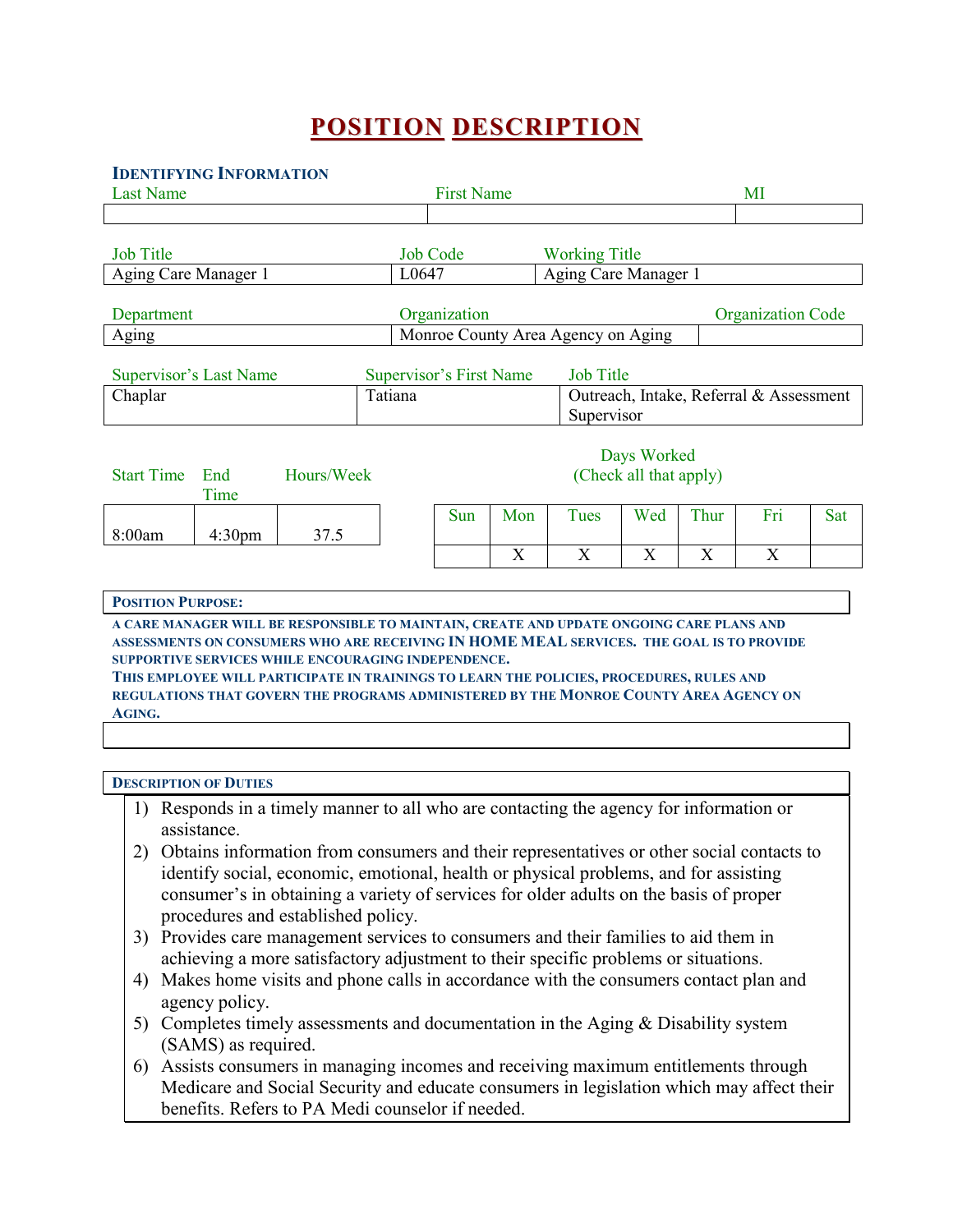- 7) Works in close cooperation with other community resources and assists consumer to utilize these services.
- 8) Provide in office coverage as scheduled.
- 9) Attend trainings, conferences and meetings as requested or required.
- 10) Gathers demographic data and the summary of reason(s) from the referral source for a referral in order to complete the intake.
- 11) Keeps abreast of community programs and services which may be resources for older adults.
- 12) Documents intake and/or referrals into Aging & Disability, (SAMS) & Pennsylvania Individualized Assessments (PIA) databases. Statistics to be completed on a weekly basis.
- 13) Interviews older adults over the phone, in their home or in the office to provide information regarding services for which they are eligible.
- 14) Provides detailed explanations to consumers relating to the procedural aspects of obtaining available services.
- 15) Identifies through use of assessment tools the needs of consumers and assists them in meeting those needs.
- 16) Completes Reports of Need for Protective Services.
- 17) Updates information and referral files as needed
- 18) Refers difficult issues to a supervisor
- 19) Represents the agency at Health Fairs and Community Events. This may require occasional night or weekend work.
- 20) Participates in in-service and training programs to provide knowledge and program requirements.
- 21) Participates in organizations or groups serving as an agency representative where needed.
- 22) Perform other similar and/or associated assignments as directed.

### **DECISION MAKING:**

Care Manager will determine when a referral is an emergency requiring immediate attention and refer to supervisor.

Care Manager will determine when a referral rises to the level of needing Protective Services. Care Manager should have knowledge in Aging Services and Community programs to make referrals independently.

Care Manager will meet with Supervisor to discuss a change in services or Level of Care. Any requests that incur a financial responsibility to the agency must be approved by a Supervisor.

### **REQUIREMENTS PROFILE**

Mandatory Protective Services training.

## **ESSENTIAL FUNCTIONS:**

- 1. Must have knowledge of basic social work principles and methods.
- 2. Must be able to develop a care plan.
- 3. Must have knowledge of community resources.
- 4. Must be able to travel to locations that may not be accessible via public transportation.
- 5. Must be computer literate and able to learn essential programs.